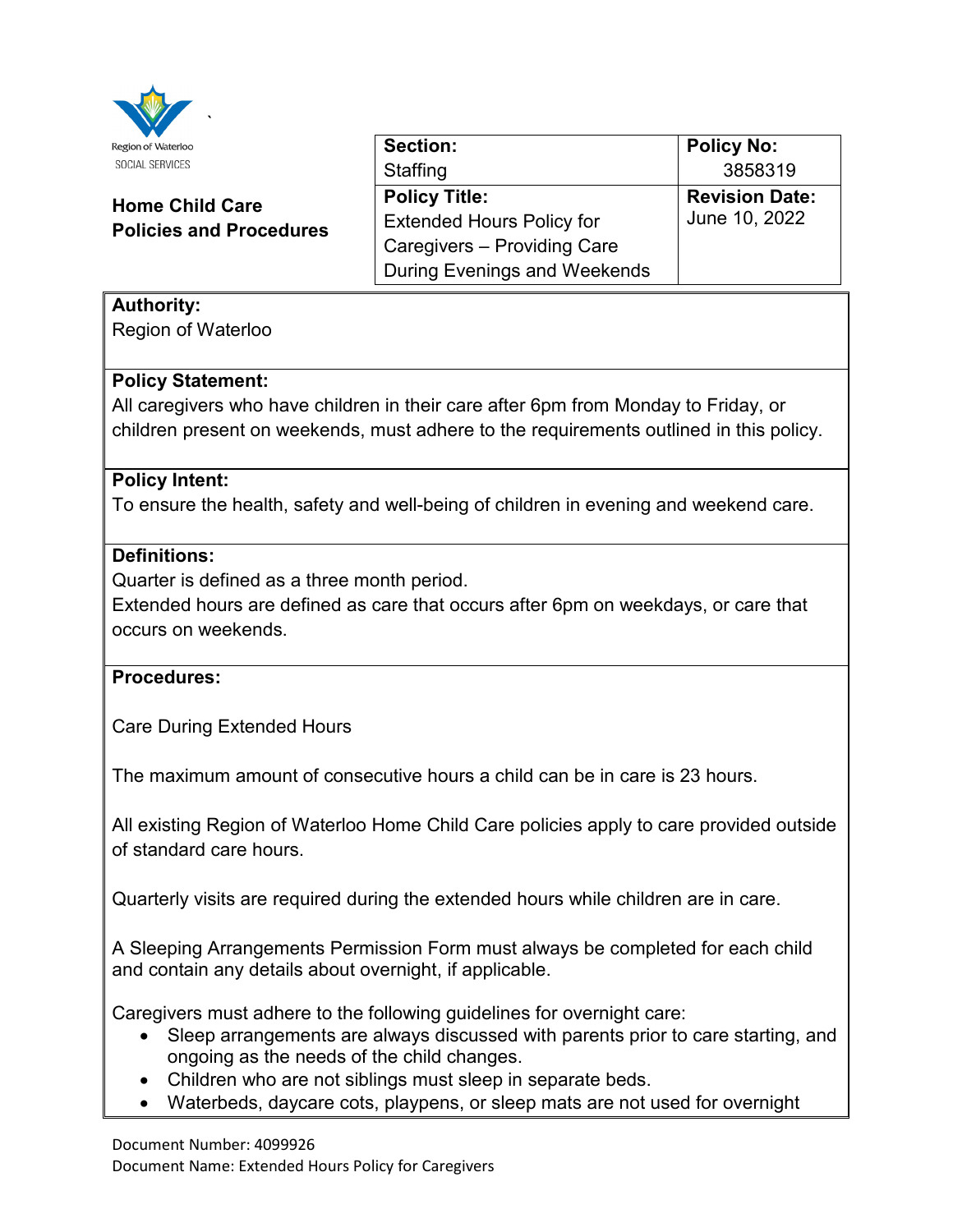care.

- All children must have their own bedding, which is laundered weekly.
- The sleeping room must be a finished space (no unfinished attics, hallways, or stairway halls).
- Sleeping room must be attached to the caregiver's home.
- Basements shall not be used for sleeping unless there is an exit directly to the outside.
- A standard bed mattress on the floor can be used.
- Children aged 6 and older may not share a bedroom with a non-related child of the opposite gender, Siblings, with parental consent, may share a double or larger bed.
- The emergency evacuation plan must include a plan for the sleeping room.
- The sleeping room must be free of clutter, medication, and personal hygiene items.
- • No child may share a bed or the sleeping room with any adult couple or adult of the opposite gender. This does not apply in the case of an infant, or when the special medical needs of the child require that he or she be in the same room as an adult.
- • Any overnight guests or new residents must meet our reference requirements (Vulnerable Sector Check and Family and Children's Services check) before the child spends the night in the caregivers home.
- looking for indicators of distress or unusual behaviours. Overnight care will • For overnight care, Caregiver performs direct visual checks of each sleeping child by being physically present beside the child while the child is sleeping and require a caregiver to follow the one hour check schedule and then check the child before the caregiver retires to bed and then again in the morning until the child awakes. There must be sufficient light in the sleeping area/room to conduct direct visual check. Direct Visual Sleep Check Record or Daily log must be available for parents to review.

There are additional requirements for younger children, outlined below:

- Cribs must meet the regulations of the Canada Consumer Product Act.
- the recommendations set out in the document entitled "Joint Statement on Safe Sleep: Preventing Sudden Infant Deaths in Canada". • Children younger than one year are placed for sleep in a manner consistent with
- • For all children under 5 years old a baby monitor must be used if the child ensure it is functioning properly. The monitor is not used as a replacement for the direct visual sleep checks. sleeps on a different level than the caregivers. The monitor is checked daily to